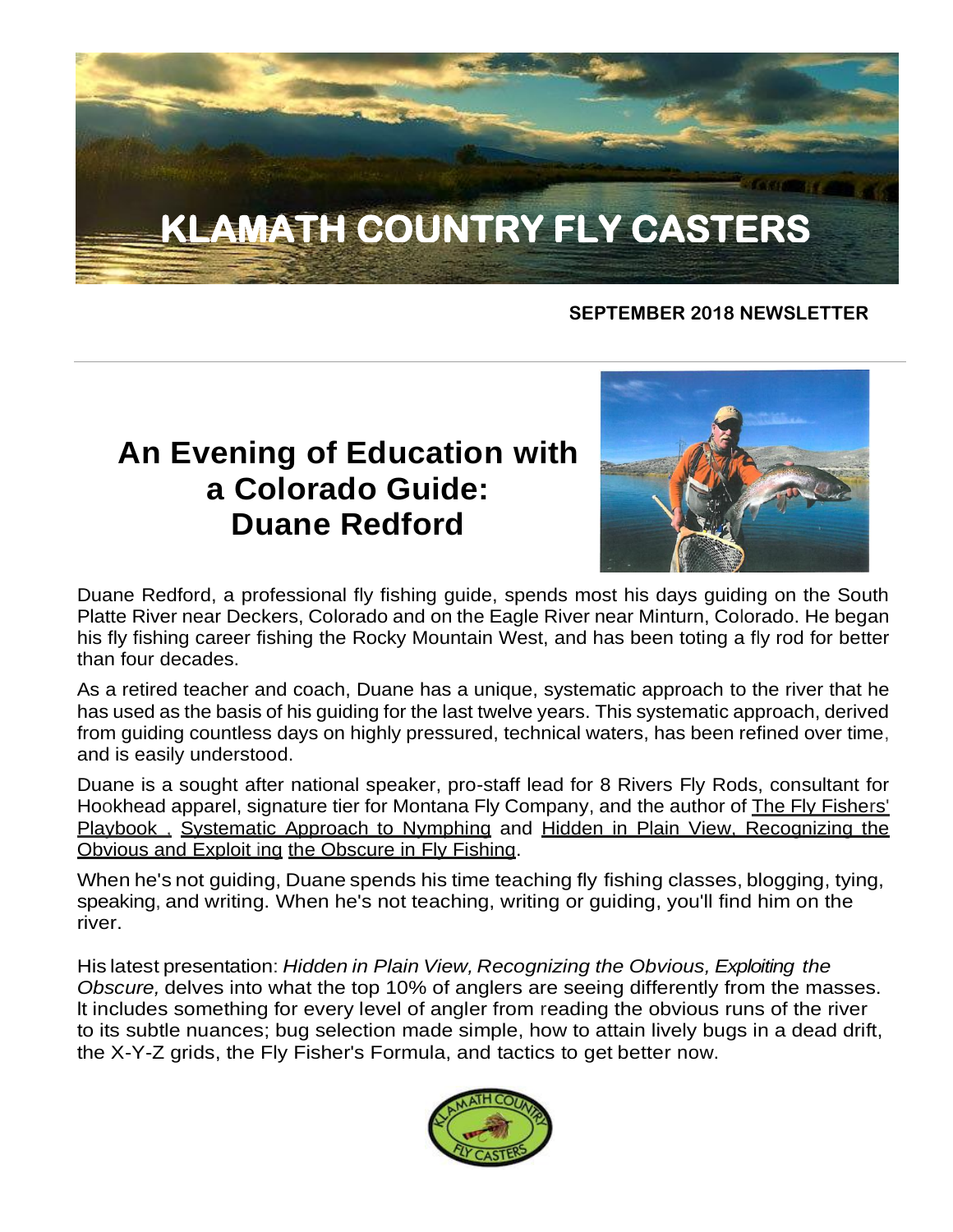#### **CALENDAR**

Sep 18<sup>th</sup> - Club Meeting at Elmer's Restaurant - Speaker: Duane Redford

Oct 16<sup>th</sup> - Club Meeting at Elmer's Restaurant - Speaker: Craig **Schuhmann** 

Nov 20<sup>th</sup> - Club Meeting at Elmer's Resturant - Speaker: TBD

Dec 18<sup>th</sup> - Club Christmas Party

Jan 15<sup>th</sup> - Fly Tying Demonstrations Led by Ralph Carestia

#### **OFFICERS AND BOARD**

**Carol Ann Meadows** [meadows.carolann@gmail.com](http://meadows.carolann@gmail.com/) **President** 

**John Krueger** [jk@timefliesoutfitters.com](http://jk@timefliesoutfitters.com/) Vice President/President Elect

> **Peg Edwards** [edwrmed@aol.com](mailto:edwrmed@aol.com) **Treasurer**

**Peter Calvo** [nogndr@qwestoffice.net](mailto:nogndr@qwestoffice.net) **Secretary** 

**Dick Siemens** [resiemens@centurytel.net](mailto:resiemens@centurytel.net) Past President

**John Hyde** [yamsiranch@hughes.net](mailto:yamsiranch@hughes.ne) Board Member

> **Bob Kingzett** [bobk@wendtff.org](mailto:bobk@jeld-wen.com) Board Member

**Lois Krueger** [lk.timefliesoutfitters@yahoo.com](mailto:lk.timefliesoutfitters@yahoo.com) Board Member

> **Jim Ricks** [mtnestinor@gmail.com](mailto:mtnestinor@gmail.com) Board Member

### **THE KCFC MISSION STATEMENT**

We, the Klamath Country Fly Casters, out of a vital interest in the sport of fly fishing, do hereby join to promote fly fishing as a method of angling, to encourage youth to learn this method of angling, and to promote and participate in meetings to educate all persons in the many aspects of fly fishing as a sport. We agree to make every effort to protect and improve fishing resources in our area by encouraging the practice of catch and release fishing of wild, native fish and by supporting fly fishing organizations in other areas in the overall quest for improvement and perpetuity of fishing resources.

The members of the board of Klamath Country Fly Casters put forth this statement:

"We invite people to become board members of the Klamath Country Fly Casters who wish to promote a healthy and harmonious sense of collegial spirit within the environmental milieu of our board. We on the board choose to care for the well-being of board members, Club members, and for our fly fishing community. We ask those who want to be board members to practice positive intervention, to work harmoniously with other board members, and be willing to promote well-being amongst fellow members of the Klamath Country Fly Casters and our community."

#### **COMMITTEES**

Conservation: Mark Hereford Education Events: John Krueger FFI Liaison: Dale B Zemke Fly Casting Events: John Hyde Fly Tying Events: Ralph Carestia Membership: Mark Kelley Mentoring: Dave Biddison

Monthly Raffle: Peg Edwards Newsletter, Budget & Communications: Dale B Zemke Outings: Jim Ricks Programs: Bob Kingzett Social Events & Auction: Lois Krueger

Regular KCFC meetings are held on the third Tuesday of the month, September through May, at Elmer's Restaurant, 3030 S. 6th Street, Klamath Falls. Dinner starts at 6:00 with the meeting beginning at 7:00. Board members, please be there at 5:00.

The KCFC website is: [www.klamathcountryflycasters.com](http://www.klamathcountryflycasters.com/)

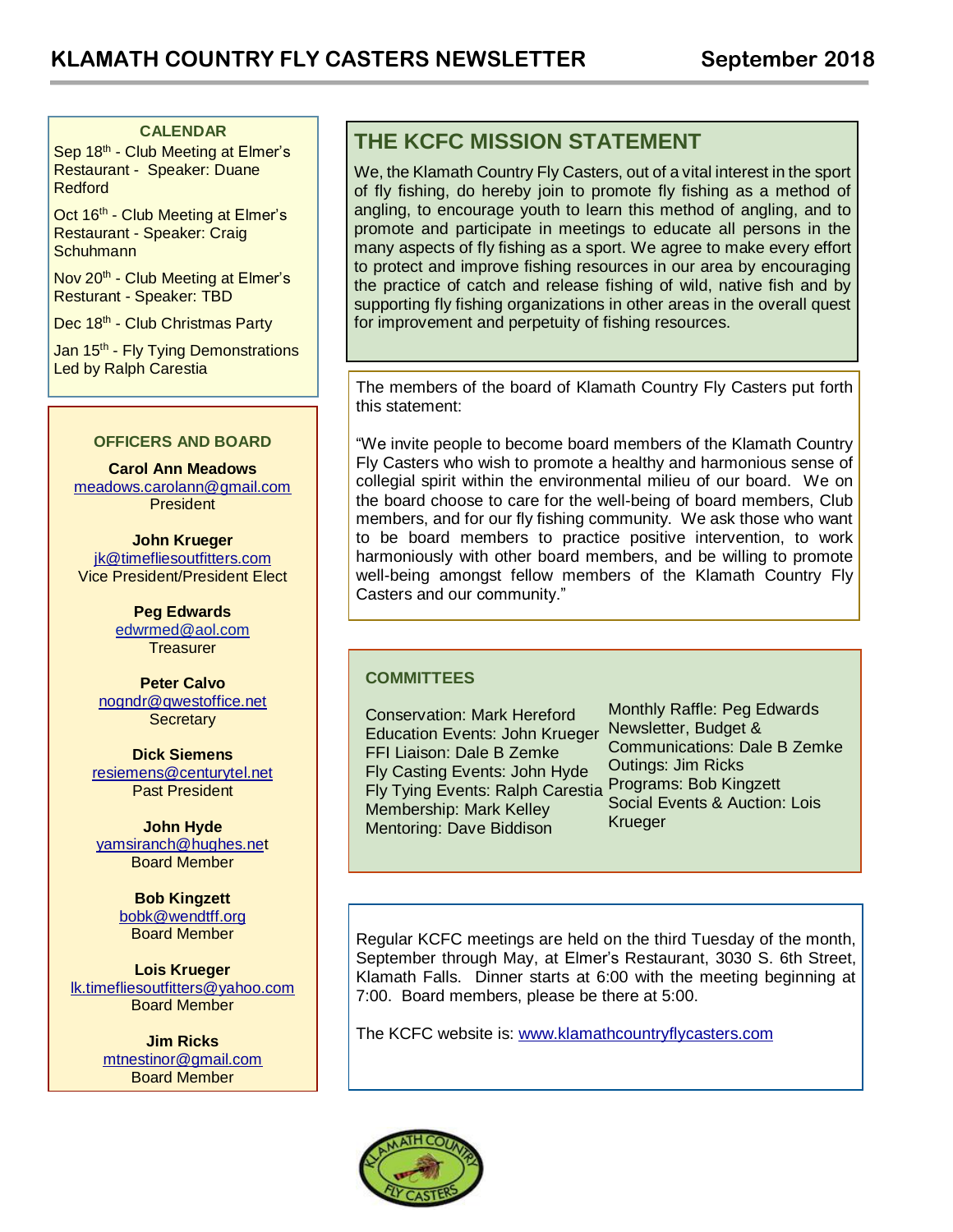### **PRESIDENT'S MESSAGE** from Carol Ann Meadows

I was one of those kids who always looked forward to the start of school. Don't get me wrong, I loved summer vacation! But, sometime in early August, the novelty of unscheduled time began to wear off, and when the cicadas started buzzing a couple weeks later, I happily realized that soon I would be seeing all my friends and getting back in the routine of school days.



Now I find that's how I feel about the "routine" of monthly KCFC meetings beginning again. I look forward to seeing you all and hearing the stories of "what I did on summer vacation."

Even though we did not meet over the summer, KCFC was still in action. The Henley High School conservation project that we helped fund finished up and Mark Hereford, our Conservation Chair, brought a great proposal to the Board regarding our participation in upcoming projects on Agency Creek and Ranch Creek. Please look on following pages of this newsletter for more complete information.

As I write this, I learn that we will have a Club picnic this year! Very good news, indeed! Many thanks to the Kruegers for hosting the Club at their home on Saturday, September 8. (I'm sure Dale will print more details elsewhere in this newsletter.) I'm sorry Jack and I won't be there to share the fun; family plans are already made for that weekend.

Save this date: Thursday, October 18, 3:00 - 5:00 PM. This is the date and time that OIT will host the dedication ceremony for the "Gerda Hyde Environmental Sciences Watershed Lab." Gerda was an amazing force within our Club, the community, and especially OIT. Her positive outlook and legacy will live on through all the students who will study in this lab and will carry their knowledge out into the world. More details will be coming, but do mark your calendars!

As the song says, "See you in September!"

**Carol** 

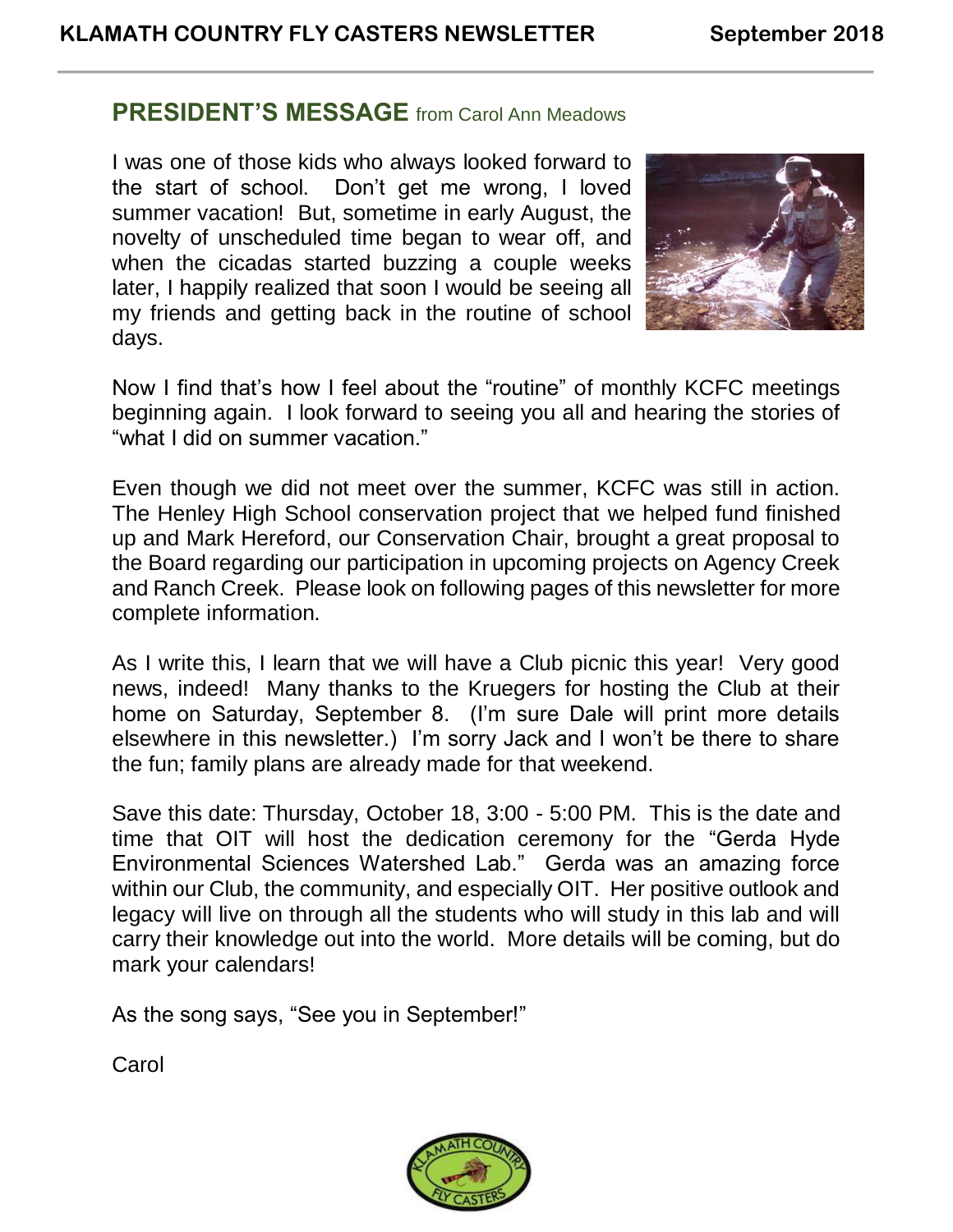### **Conservation Activity for the Club- It is a Year Round Effort:**

### **Our Club Donated \$2,000.00 toward this Project. If we need to provide**

### **a work party, the Board will announce it when and if the time comes!**

Agency Creek and Ranch Creek Large Wood and Spawning Gravel Project

### **Introduction**

Agency and Ranch Creeks are spring fed tributaries to Crooked Creek in the Wood River Valley in Fort Klamath. Ranch Creek was a spawning channel constructed for Redband Trout in 1997 and takes water from Agency Creek. Agency Creek was restored in 2003 with the focus of providing spawning habitat for Redband Trout. A dam that blocked fish passage was removed and the stream channel restored. Recent redd and adult Redband Trout spawning survey counts in Ranch Creek have declined significantly. Agency Creek and Crooked Creek have also experienced recent declining numbers as well. Most of these declines are likely due to drought from the years 2012 through 2015. Drought years might be more common in the future with recent climate change projections. Therefore, critical spawning and rearing habitat needs to be optimized. Ranch and Agency Creek are both one of the top spawning and juvenile rearing streams in the Klamath Basin for adfluvial Redband Trout. However, these habitats can be significantly improved to increase rearing capacity for Redband Trout fry, juveniles and spawning adults.

*Goal*: Increase Redband Trout Spawning Escapement in Ranch and Agency Creeks

*Objective 1*: Provide additional spawning habitat for Redband Trout in Ranch and Agency **Creeks** 

**Objective 2:** Increase amount of cover for Redband Trout in Ranch and Agency Creek

### *Ranch Creek*

Habitat Restoration Proposal:

Wood and spawning gravel will be added to the entire length of Ranch Creek on the Root Ranch Property. Wood will focus on providing cover for all life stages of Redband Trout with emphasis towards the juvenile life stage. Wood will also be placed for cover of migrating and holding adult Redband Trout during the spawning period. Ranch Creek is a very small stream and flow is likely the limiting factor to attract large bodied adfluvial Redband Trout into the stream. Wood placement near the confluence with Crooked Creek will be a focus to give Redband Trout cover during migration to spawning habitat. Wood placement that provides cover for adfluvial Redband Trout spawners will improve survival and spawning success in Ranch Creek. Wood will be composed of small trees, tree tops and small root wads placed instream. Trees will be placed in an upstream orientation to collect organic drift. Most trees will be less than 15 feet in length and four to eight inches in diameter. Trees placed in the creek will be as complex as possible. Twenty pools are in need of wood in the entire project reach from the mouth to the start of the spawning

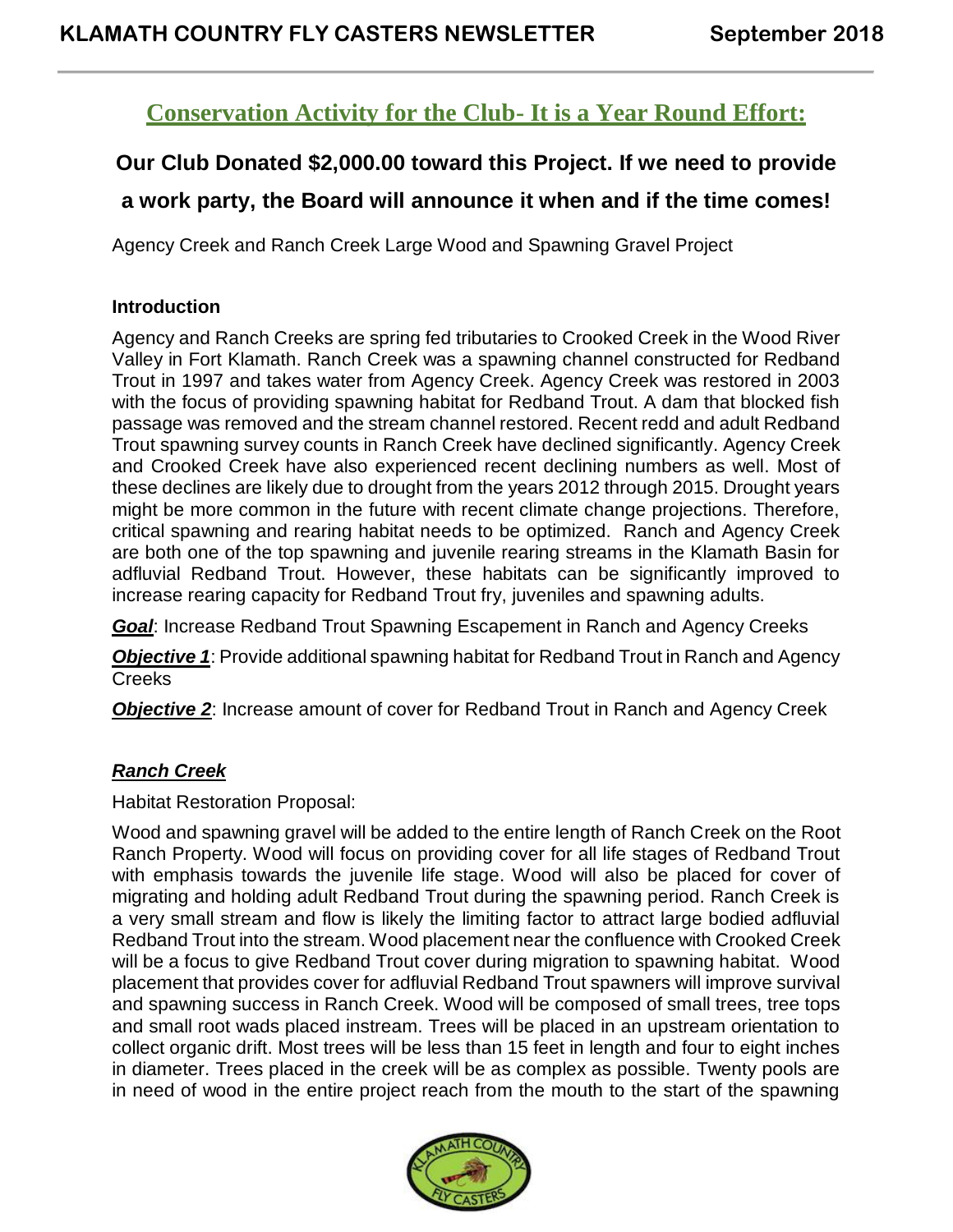channel. Each pool will have 1 to 5 pieces of wood placed. Large wood will not be keyed into the bank and no digging will occur.

Spawning gravel will range in size from 3/8 to 2 inch diameter round river gravel. Spawning gravel will come from existing piles of gravel on the Root Ranch that was part of the 2003 Agency Creek Restoration. All wood and gravel will be placed by a low ground pressure rubber tracked excavator

Task 1: Place a total of 55 pieces of wood in 20 pools

Task 2: Place a total of 21 cubic yards of spawning gravel in all the pool tail outs.

### **Agency Creek**

Wood will be placed on Agency Creek throughout the entire length on the Root Ranch from Highway 62 downstream to the property boundary with the Thomas' Ranch. Spawning gravel will be added from the end of the 2003 Restoration to highway 62. Wood will be added to provide cover for all life stages of Redband Trout with specific emphasis for juvenile Redband Trout cover. All other methods will be the same as Ranch Creek.

Task 3- Place a total of 57 pieces of wood in 21 pools.

Task 4- Add 50 cubic yards of spawning gravel at new locations above restoration area

### **Request**

ODFW requests \$2000 from the Klamath Country Fly Casters Conservation account to fund placement of large wood and spawning gravel in Ranch and Agency Creeks. (Our Club provided the requested \$2,000.00). The contractor will use a rubber tracked excavator to place the wood and gravel. Klamath Country Fly Casters funding will be used for 20 hours of contractor time. This project will have direct benefit to the Redband Trout fisheries in the Wood River, Crooked Creek, Agency Lake, Upper Klamath Lake and Williamson River. ODFW will direct the project on the ground. The landowner will provide the contractor, some contractor costs, spawning gravel, and woody material. Trout Unlimited is also working with the Klamath Tribes to acquire additional funds for a larger project.

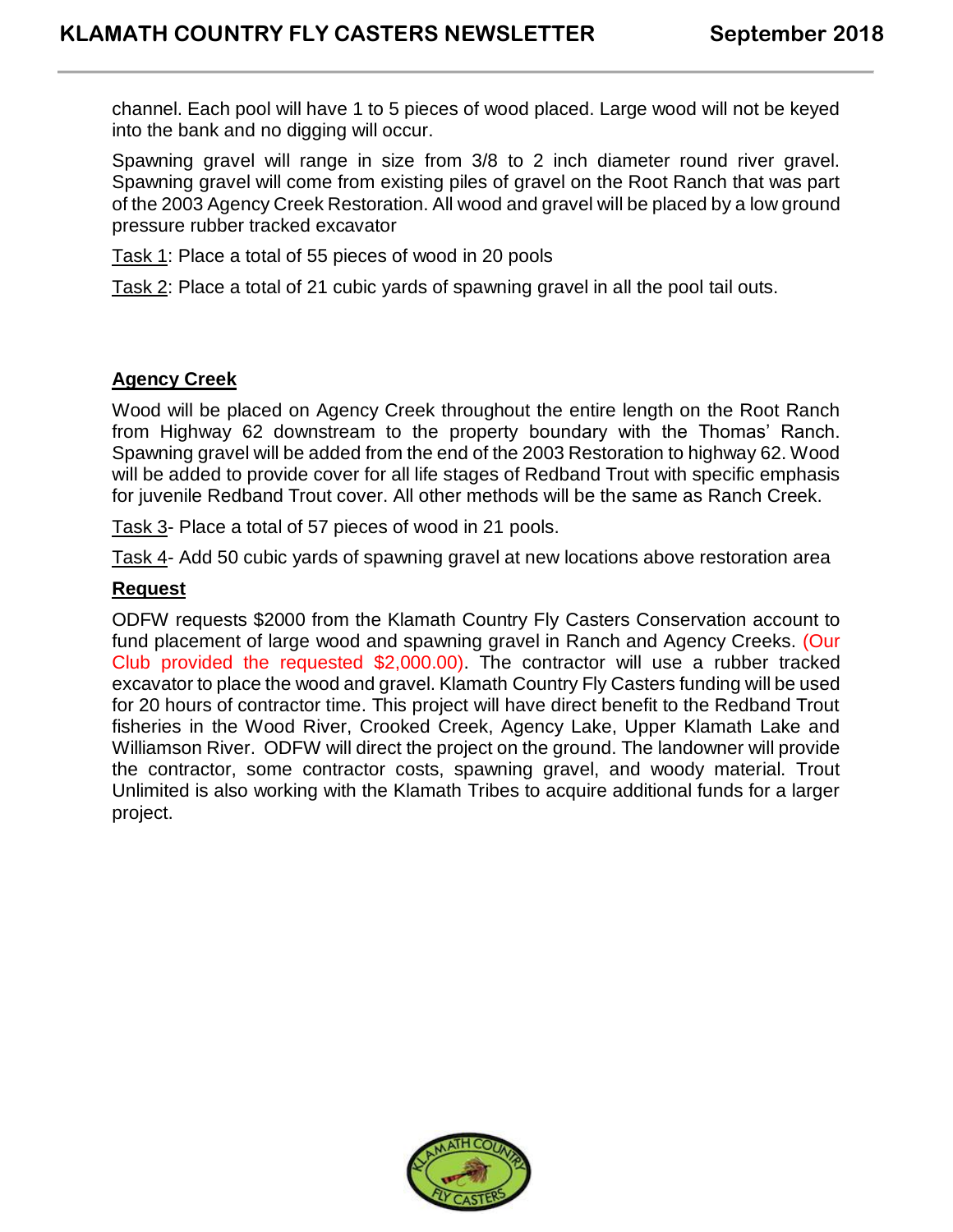Ranch Creek (Crooked Creek) project reach on Root Ranch from confluence with Crooked Creek to USFS property Boundary.



Agency Creek Project reach on Root Ranch from property boundary with Thomas to Highway 62



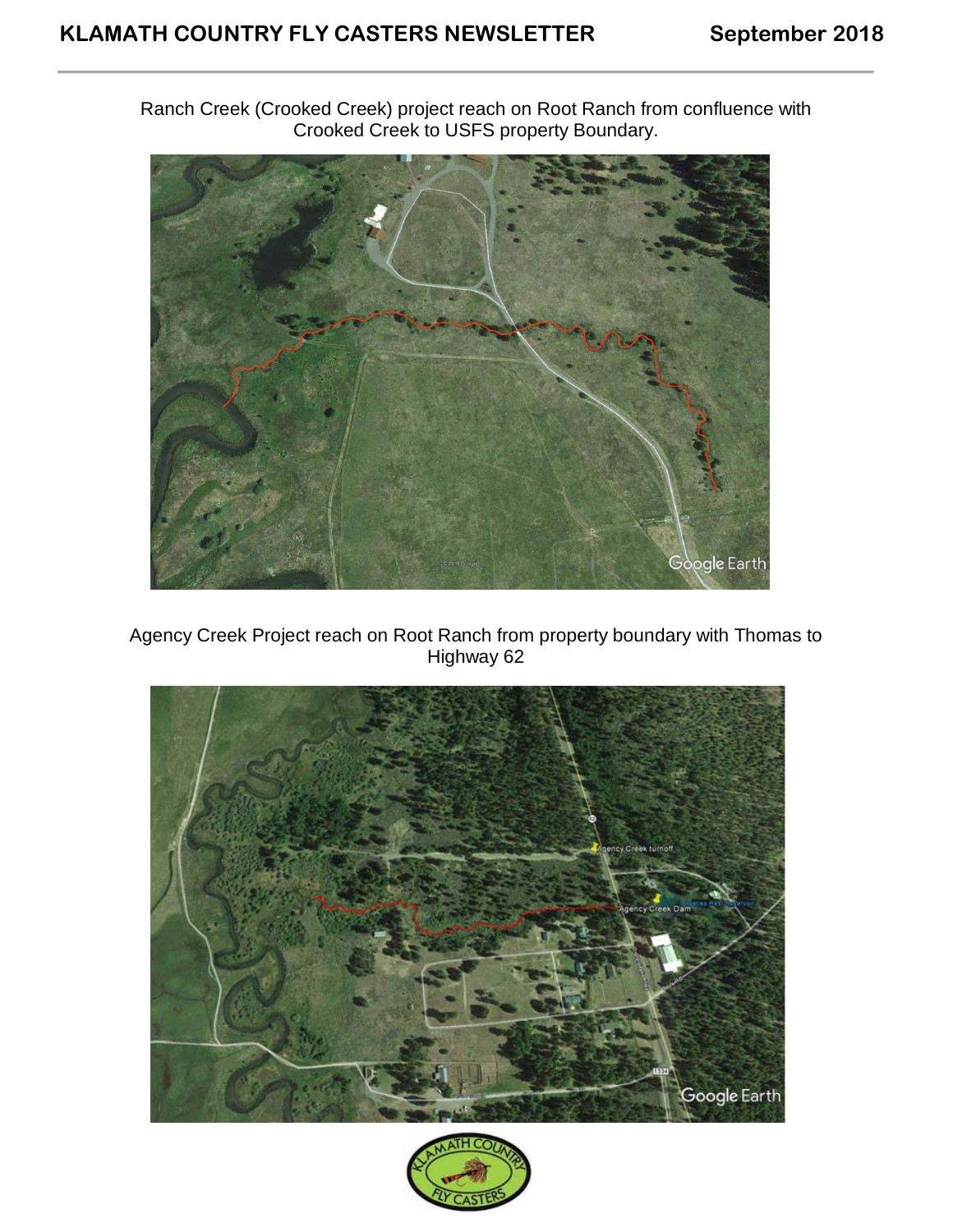**EVENT:** Henley High School students creating fish habitat

### **Information:**

Henley High School engineering and marketing students teamed up to help juvenile redband trout in the Klamath Basin. About 90 students in both programs worked together on a project to fund and build new habitat structures.

"What we're doing is creating habitat structures that the

juvenile fish can hide in," said Luke Ovgard, business teacher at Henley High. "If we can restore some of that habitat, it's really going to change the way fish are going to survive and will improve survival rates for juvenile Redband trout."

About 40 marketing students worked on fundraising, securing financial support from Klamath Country Fly Casters (Our Club donated \$1,000.00 for materials) and Go Green Initiative. They also engaged in public relations at Henley High and brought a biologist to speak to classes about the project. About 50 engineering students designed habitat structures and teamed up with the marketing students to present those ideas. Engineering students voted to chose the best of those designs and spent a week building.

"Everything had to be made of natural materials," said Dr. Kristi Lebkowsky, engineering teacher. "No nails, no screws.

So, they attached things with wooden dowels, like dovetail joints. And they also used organic rope to attach some things."

On Friday, May 25<sup>th,</sup> the students departed Henley High at 8:15 a.m. They toured Spring Creek before going on to Agency Creek, where they spent the day installing the habitats.







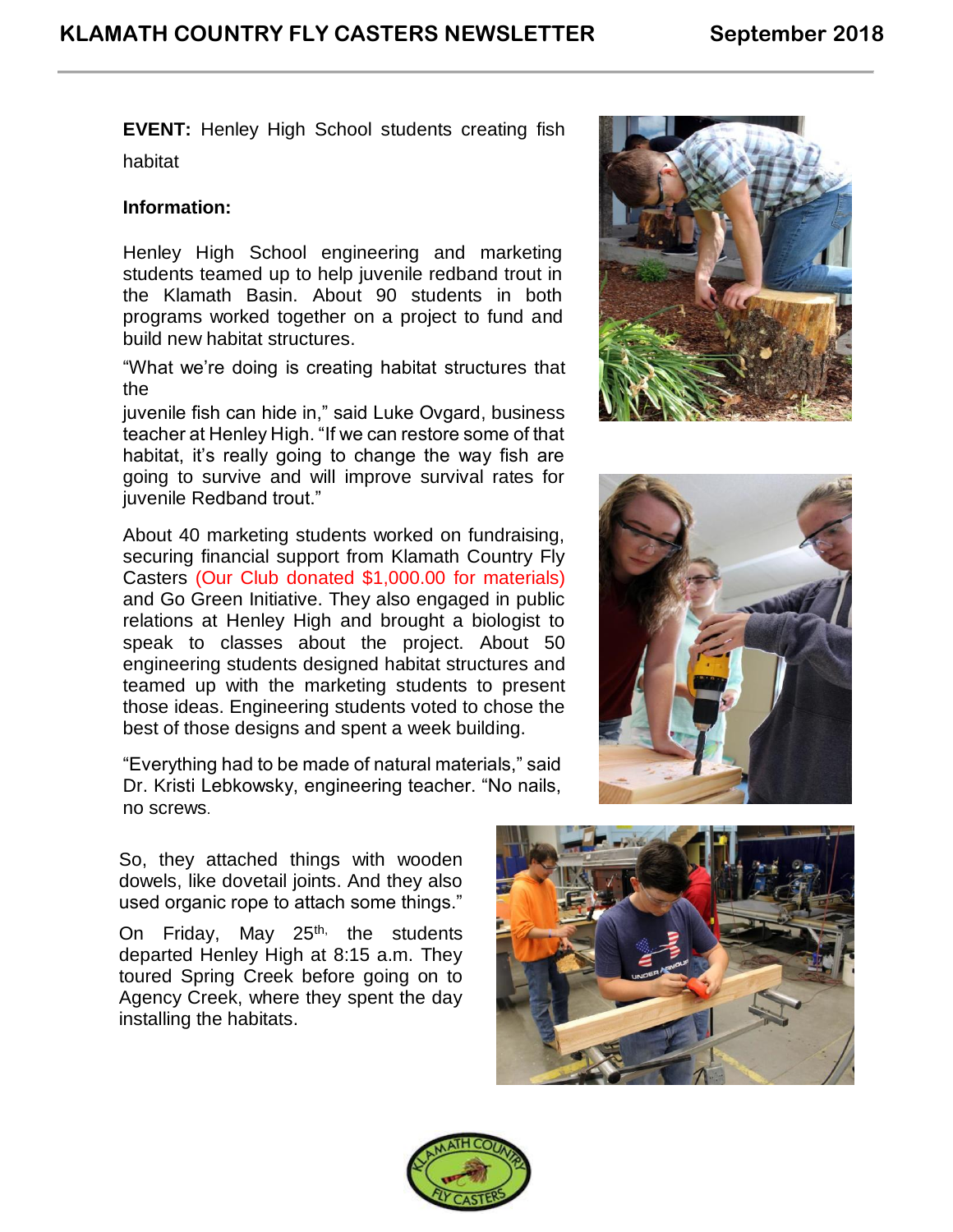A reminder - there is a gathering of fly tyers at the Krueger Residence at 2880 Lakeshore Drive each Tuesday Morning from 10:00 AM to Noon. If you plan to attend, advise Lois Krueger of your intent and give her your email address so that she can keep you posted if the activity is not happening that day or any other pertinent information. You can reach her by phone at (541) 539-1555.

It is open to all levels of tyers - beginner to advanced - a gathering of individuals all willing to share knowledge and banter.







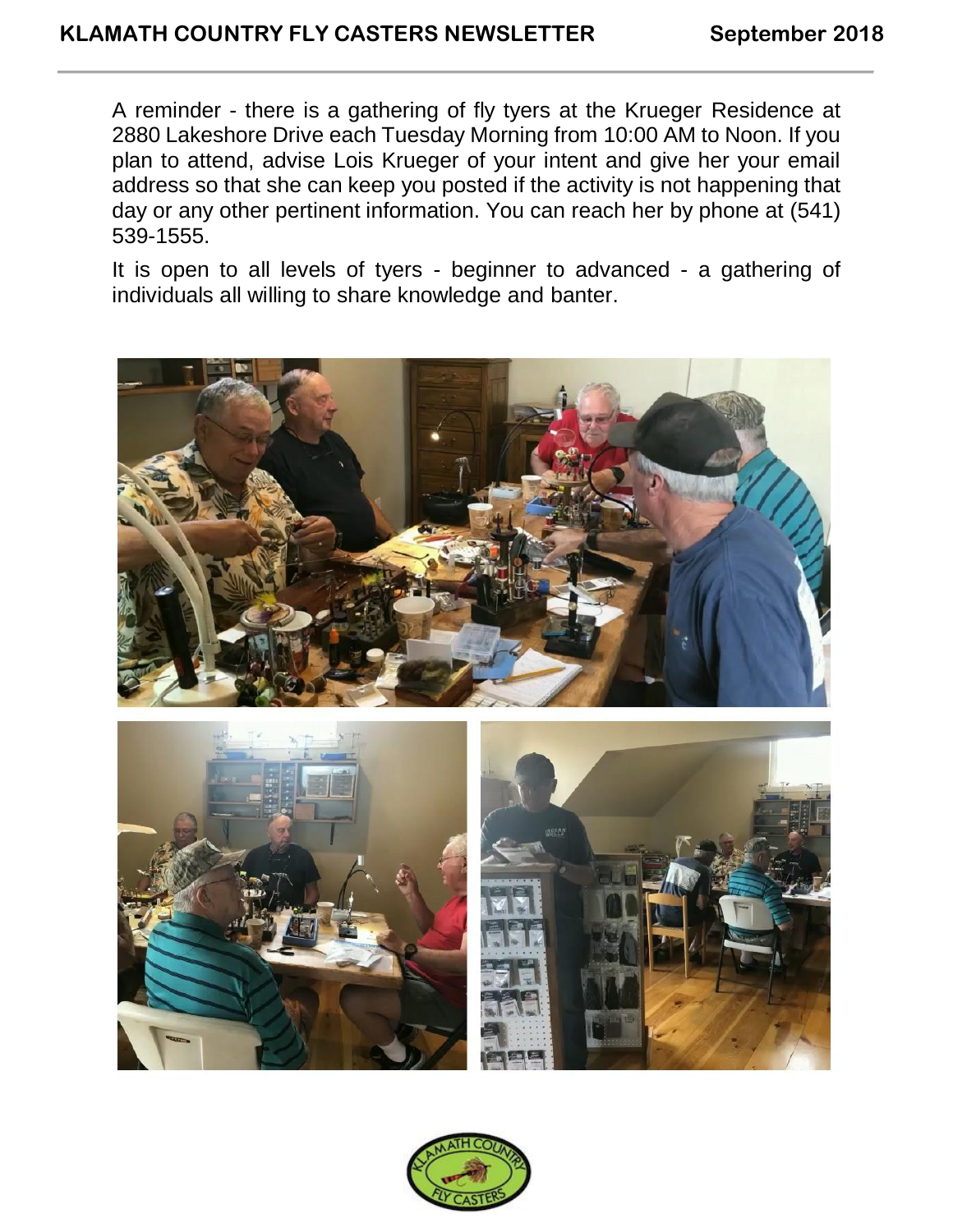# **Fishing with Club Members:**

If you decide to go fishing and would like some company, take some club members fishing with you. Contact Jim Ricks at 541-205-3274 or **[mtnestinor@gmail.com](mailto:mtnestinor@gmail.com)** and give about 4 days' notice of the fishing event to provide time to get the word out. Leave Jim your telephone number or email so that others can contact you about going fishing with you. Jim will then see that the word of the event gets out in a club-wide email to announce your invitation to go fishing, and he will tell those interested to contact you directly.

# **Reminder - the following offer PAID MEMBERS of the Klamath Country Fly Casters Club discounts when making a purchase**

Parker's Rod & Gun Rack at 7364 S 6<sup>th</sup> St offers a 10% discount on purchases when a current club membership card is presented

The Ledge at 369 S 6th St offers a 10% discount on purchases when a current club membership card is presented.

Timeflies Outfitters at 541-539-1505 or [jk@timefliesoutfitters.com](mailto:jk@timefliesoutfitters.com) offers up to a 15% discount on fly tying materials & tools as well as all fly fishing gear & flies, to current members of the Club

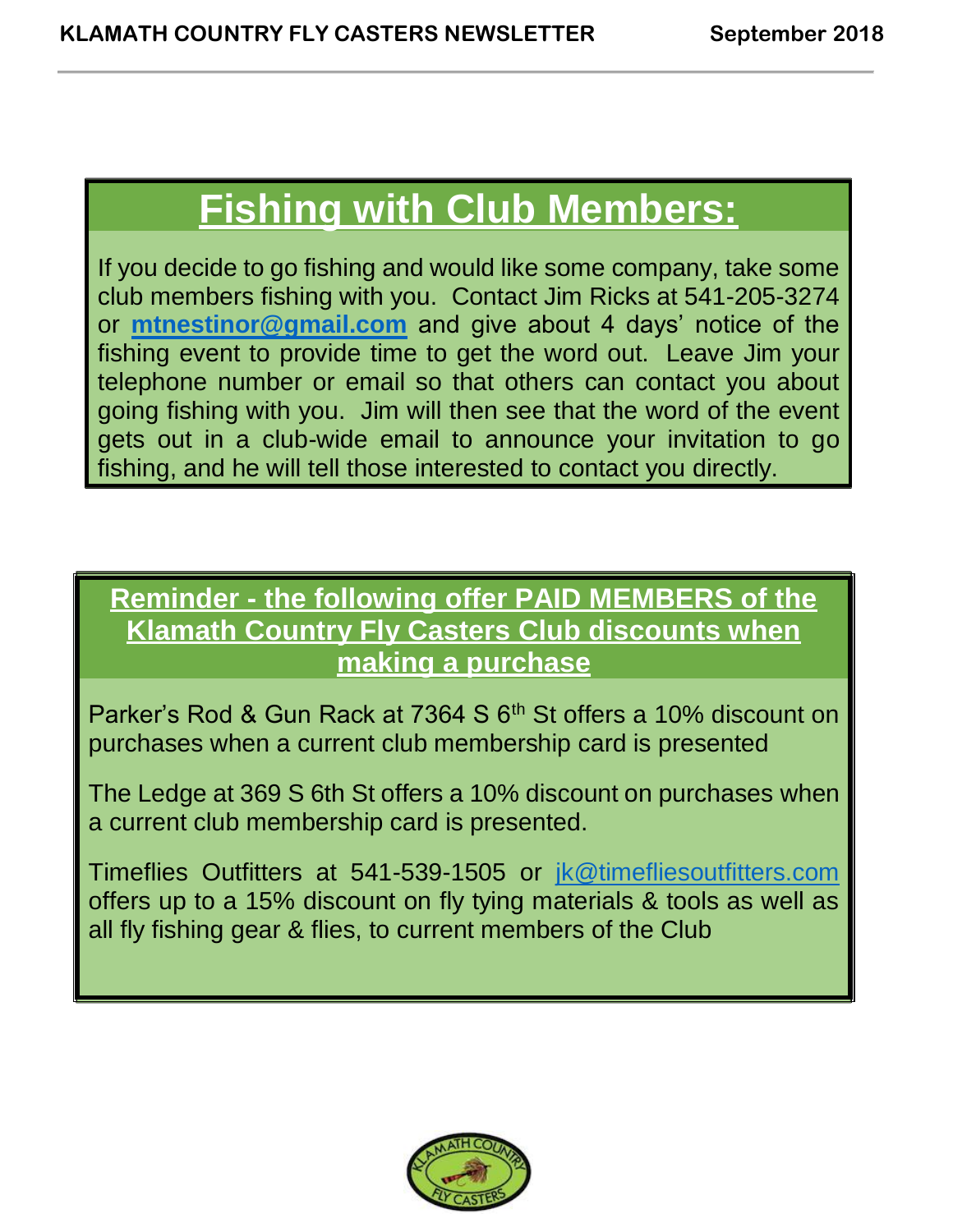

## **Finding and Spotting Fish:**

### **LOOK AROUND**

Nearby banks provide clues to the bottom of the river or lake. If you see big rocks and stones on the bank, the stream bottom nearby is probably similar and good holding water for fish. Move on if the banks are silty. Steep banks often mean deep water; gradually sloping banks often mean shallow water that deepens gradually.

### **FOCUS ON THE FOAM**

Foam lines moving downstream signal current lanes that carry food to fish and are always a good place to start fishing.

### **BE FIRST TO THE FISH**

This doesn't mean that you should rush to fish a particularly good pool before your buddy gets his rod rigged up, but if you are fishing behind another angler, especially a careless one, you may never see a fish - they will all have been spooked.

### **FISH FROM THE OUTHER SIDE**

Cross to the side of the river opposite the road or access trail. Most Anglers don't walk far from their car/truck, and most don't bother crossing to the other side of the river.

### **LOOK FOR THEM**

Instead of fishing blind, walk along the banks until you spot fish. You'll spend more time walking and looking instead of casting, but this is how the Anglers who consistently catch big fish do it.

### **SCOUT IT OUT**

Low water may not be the best time for catching, but it's the perfect time to look for hidden holes, lies, and bars in the middle of the river

In the summer, wet wade to find cooler water where springs might come in - fish migrate there in summer and winter.

### **CHANGE IS GOOD**

Changes in current speed, depth, water temperature and stream bottom all provide clues to a fish's location. If you are new to a stretch of water, look for change, and start fishing there. This holds true in fresh and salt water. Color changes are subtle but especially important. A change from light green to dark green in a river often indicates a depression and is likely to hold fish. Dark spots on a saltwater flat indicate a grassy bottom.

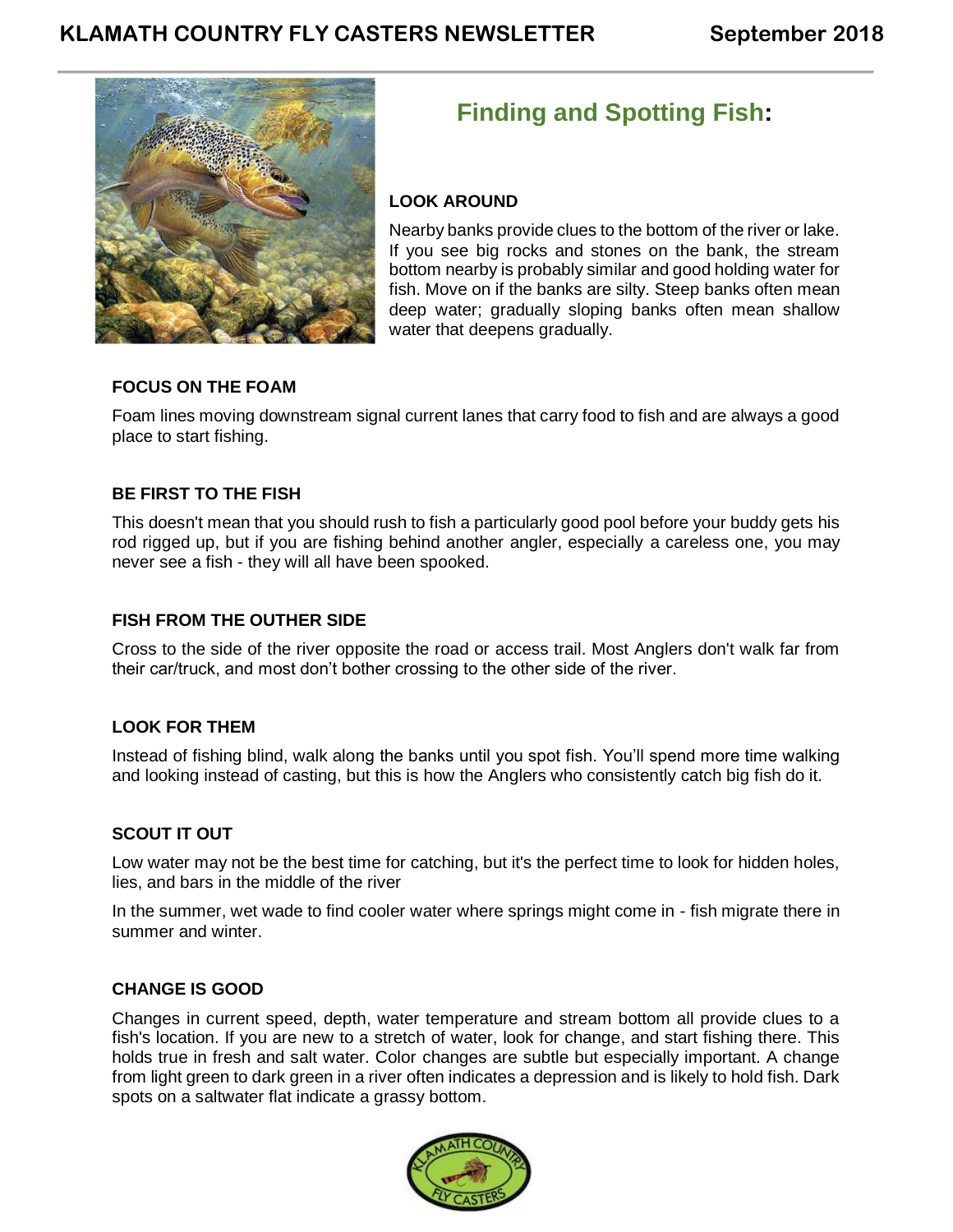# **DUES ARE DUE!**

| In accordance with our KCFC bylaws, membership renewals and dues are due as of<br>October 1st.<br>In an era of ever rising prices, our Club dues are still \$35.00 per family! And, that |  |  |
|------------------------------------------------------------------------------------------------------------------------------------------------------------------------------------------|--|--|
| includes two adult voting members!                                                                                                                                                       |  |  |
| Please print and fill out this form and either bring it to the September 18 <sup>th</sup> meeting along<br>with your dues, or mail them to:                                              |  |  |
| <b>Klamath Country Fly Casters</b><br><b>PO Box 324</b>                                                                                                                                  |  |  |
| Klamath Falls, Oregon 97601                                                                                                                                                              |  |  |
| First voting member:                                                                                                                                                                     |  |  |
| Name:                                                                                                                                                                                    |  |  |
|                                                                                                                                                                                          |  |  |
| Address:                                                                                                                                                                                 |  |  |
| Email:                                                                                                                                                                                   |  |  |
| Telephone:                                                                                                                                                                               |  |  |
| Second voting member:                                                                                                                                                                    |  |  |
| Name:                                                                                                                                                                                    |  |  |
| Address:                                                                                                                                                                                 |  |  |
| Email:                                                                                                                                                                                   |  |  |
| Telephone:                                                                                                                                                                               |  |  |
|                                                                                                                                                                                          |  |  |

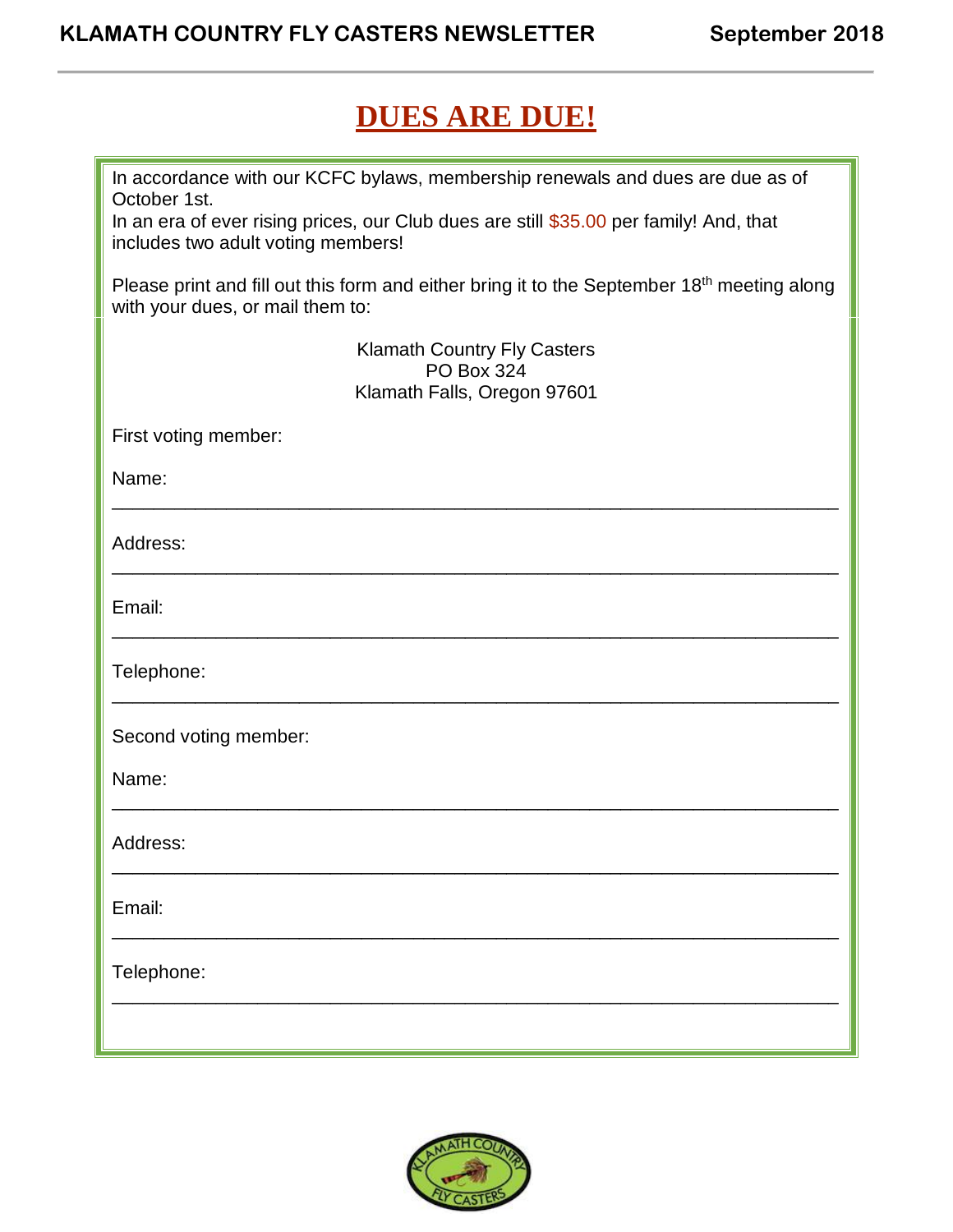### **INDISPENSABLE FLIES, by Ralph Carestia**

## **Purple Haze**



### **Description**

Andy Carlson, a fly fishing guide on the Bitterroot River in Montana originated the Purple Haze fly pattern. It closely resembles a Parachute Adams with a purple body. This has been a very effective pattern in Montana and has become a popular dry fly in general. The Purple Haze is an excellent attractor dry, especially during the fall. It's a great choice during fall BWO time.

The purple haze is essentially a parachute adams, but with purple flexi-floss or dubbing for the body instead of traditional dubbing. The purple haze fly is a general mayfly imitation, but it also works well when used as a searching pattern. If you have a cloudy day or are fishing periods of low light, then this is one of the best fly choices you can make when fishing the Madison River.

The pattern is pretty straight forward but there are a few tricks that will make it easier to tie. First is the body material. You can use purple dubbing but I have found that a good dubbing for it. Flexi Floss or MFC's Wonder Wrap are perfect for the body material. You can pull it tight when wrapping and build a sweet taper. Most people are intimidated by tying parachutes.

Tie your post in any way you prefer. After you tie it in make sure you build a strong base on the bottom of the post. This base is where you are going to wrap the hackle.

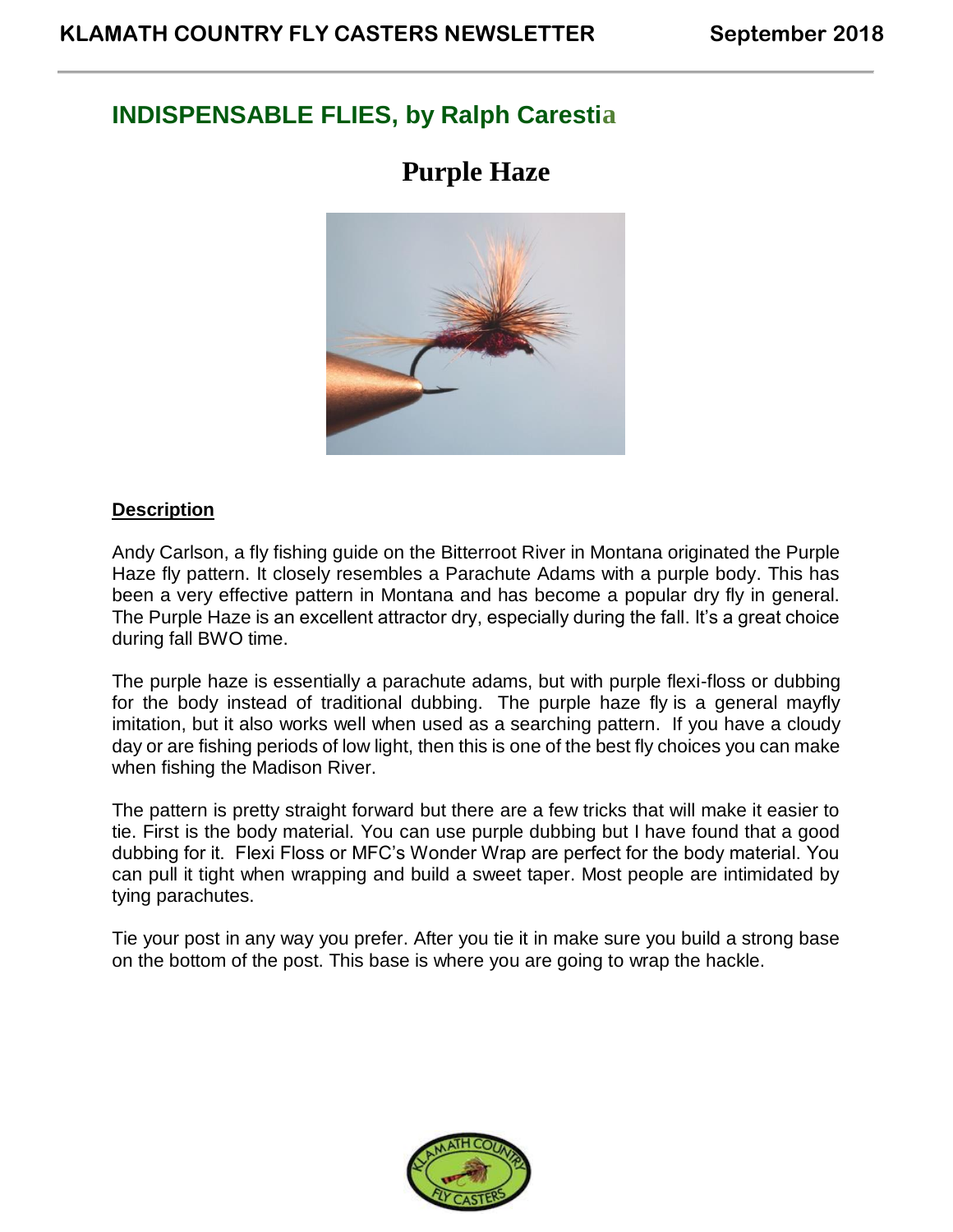### **Materials**

| Hook:   | TMC 100 #12 - #18                                |
|---------|--------------------------------------------------|
| Thread: | Purple 8/0 UTC                                   |
| Tail:   | <b>Grey/brown Moose Hock Hair</b>                |
| Wing:   | <b>White Calf Body Hair</b>                      |
| Hackle: | <b>Brown and Grizzly Rooster Neck</b>            |
| Body:   | <b>Sprit River - Superfine UV Purple dubbing</b> |

### **Instructions**

1. Start the thread immediately behind the hook eye and wrap a thread base back to the fifty percent point. Return the thread to the seventy-five percent point and let it hang there.



2. Cut, clean and stack a clump of calf body hair. Measure the stacked calf hair against the shank so it is equal to the shank length. Tie in at its midpoint at the 75% point on the shank with several turns of thread. Pull the butt ends of the hair above the hook and cut them at a low angle along the shank to taper them smoothly down to the hook.



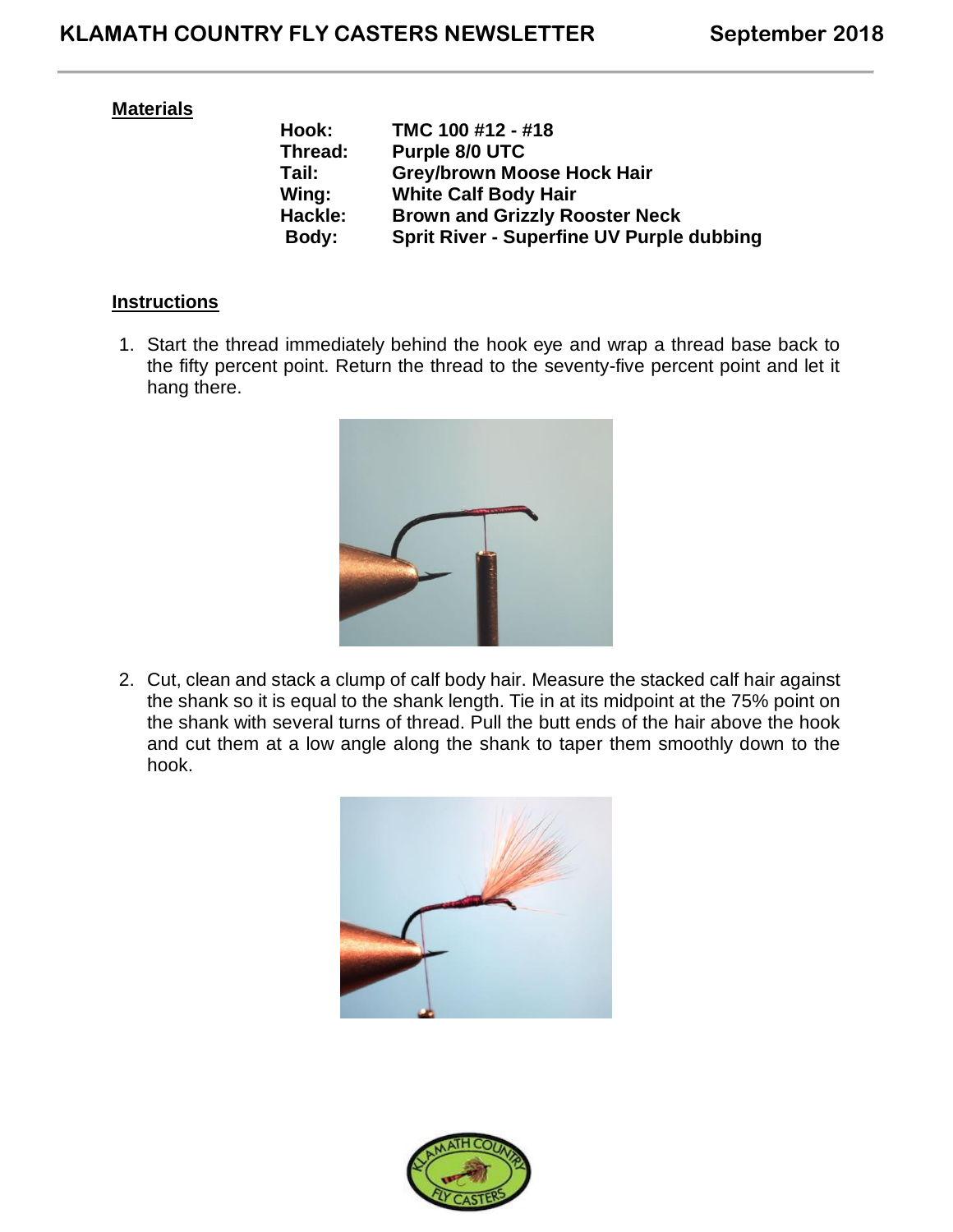3. Build a smooth thread base to cover the butt ends of the hair that tapers down to the bare shank behind the butts. Cut, clean and stack about 10 grey/brown moose hock fibers. Tie the moose hair in at the bend and wrap forward over the butt ends to just in front of the hook point. Trim the butt ends of the hair across the top of the shank so they butt into the taper from the wing butts. Post the wing by wrapping the thread around the base of the wing. Make the thread post high enough to gather all the fibers into a single clump, but not too high. Make another wrap around the hook to lock these wraps in place.



4. Select one brown and one grizzly feather with matching barb lengths and stack them one on top of the other, inside to outside. Prepare their bases by stripping a few fibers from the quill exposing the stem for a length of about three or four eye lengths. Tie these feathers in at the same time (with the insides of the feathers toward the hook shank) in front of the wing. Wrap over the stems all the way to the top of the thread post and back down again to the base of the post.



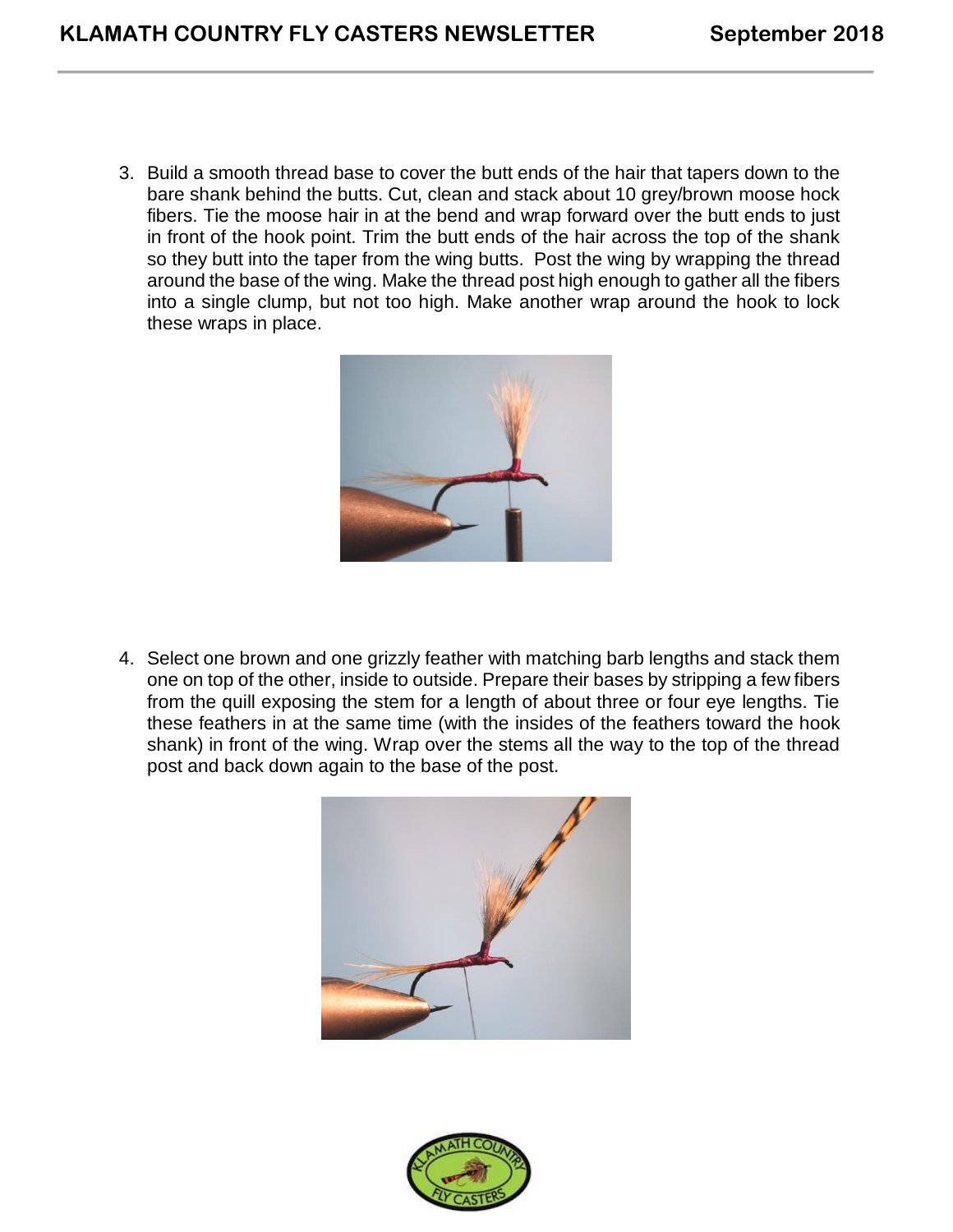5. Move the thread to the back of the hook and apply a thin layer of dubbing to it. Start wrapping the dubbing with the first turn at the base of the tail/bend of the hook and work forward forming a pronounced taper to the back of the wing. Cross the dubbing to the front of the wing and continue the body with the dubbing tapering back down at the back of the index point.



6. Grasp the tips of the hackle feathers with a pair of Hackle Pliers and begin wrapping the feathers at the top of the thread post. Make the first turn of hackle at the top of the post with each successive turn under the last, working down to the base of the post.